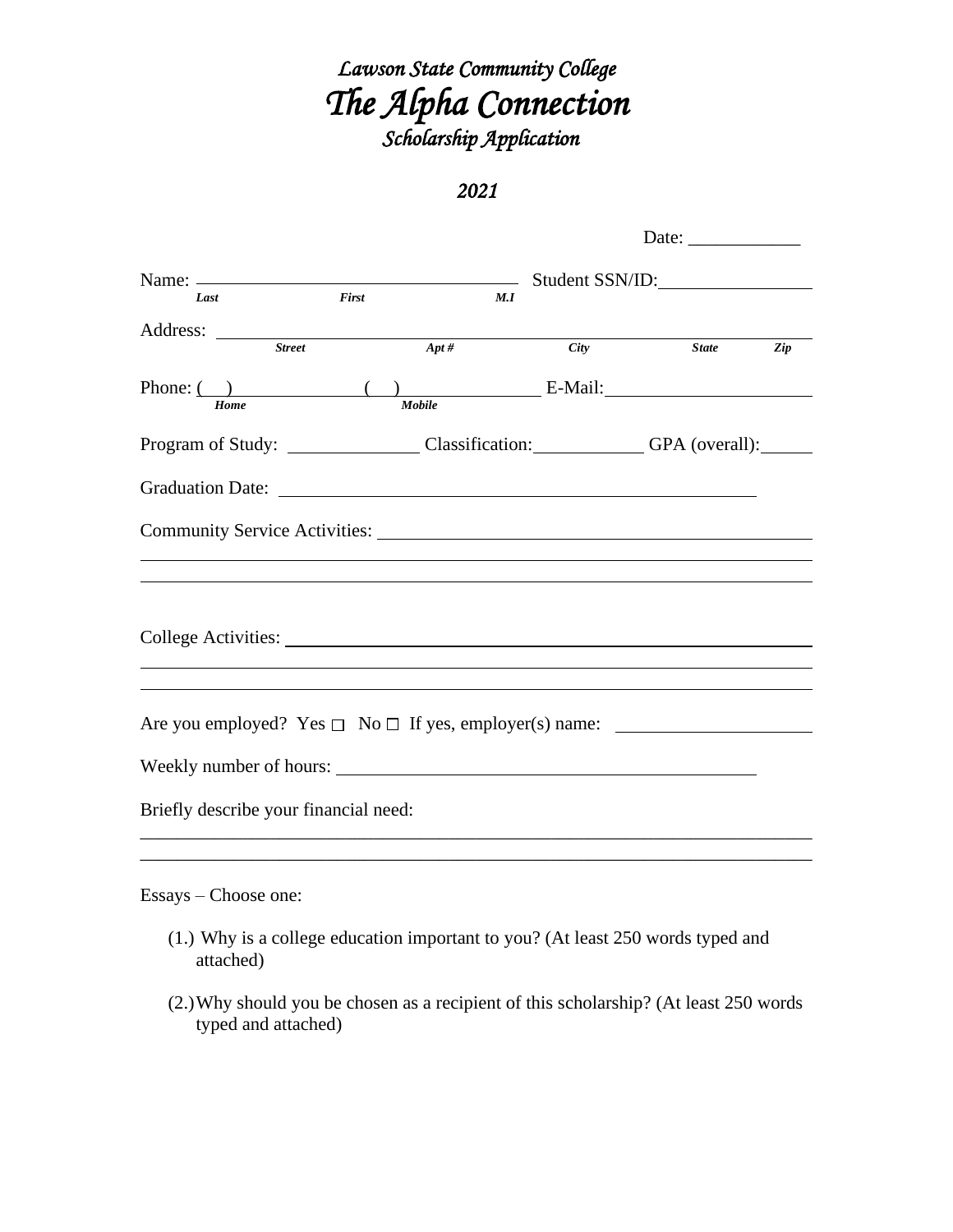## *Lawson State Community College The Alpha Connection Scholarship Application*

*2021* 

| Applicant's Signature            | Date | <b>TERM</b><br>Fall Semester |
|----------------------------------|------|------------------------------|
|                                  |      | Spring Semester              |
| <b>Eligibility Requirements:</b> |      | <b>Summer Semester</b>       |

- 1. Recipient must be a currently enrolled student at Lawson State Community College with a minimum grade point average of 2.5 and demonstrate a financial need.
- 2. Must complete and submit a free application for Federal Student Aid (FAFSA).
- 3. Recipient must provide 2 letters of recommendation from individuals other than family members such as a professor/advisor and a local community service provider or leader.
- 4. Recipient must be enrolled in a minimum of 12 semester hours and must maintain continuous enrollment.
- 5. This scholarship agreement may be terminated by the recipient's inability to comply with the scholarship requirements.

By signing this agreement, I accept the conditions of this scholarship award. In addition, I hereby attest that all provided information on this application is true and correct and that I am not an immediate family member of any member of the "The Alpha Connection" of Lawson State Community College. I further certify the essay responses provided are my original thoughts and I understand any plagiarized or false information given on this application automatically disqualifies me from receiving this scholarship.

| Applicant's Signature | Date |
|-----------------------|------|
|                       |      |